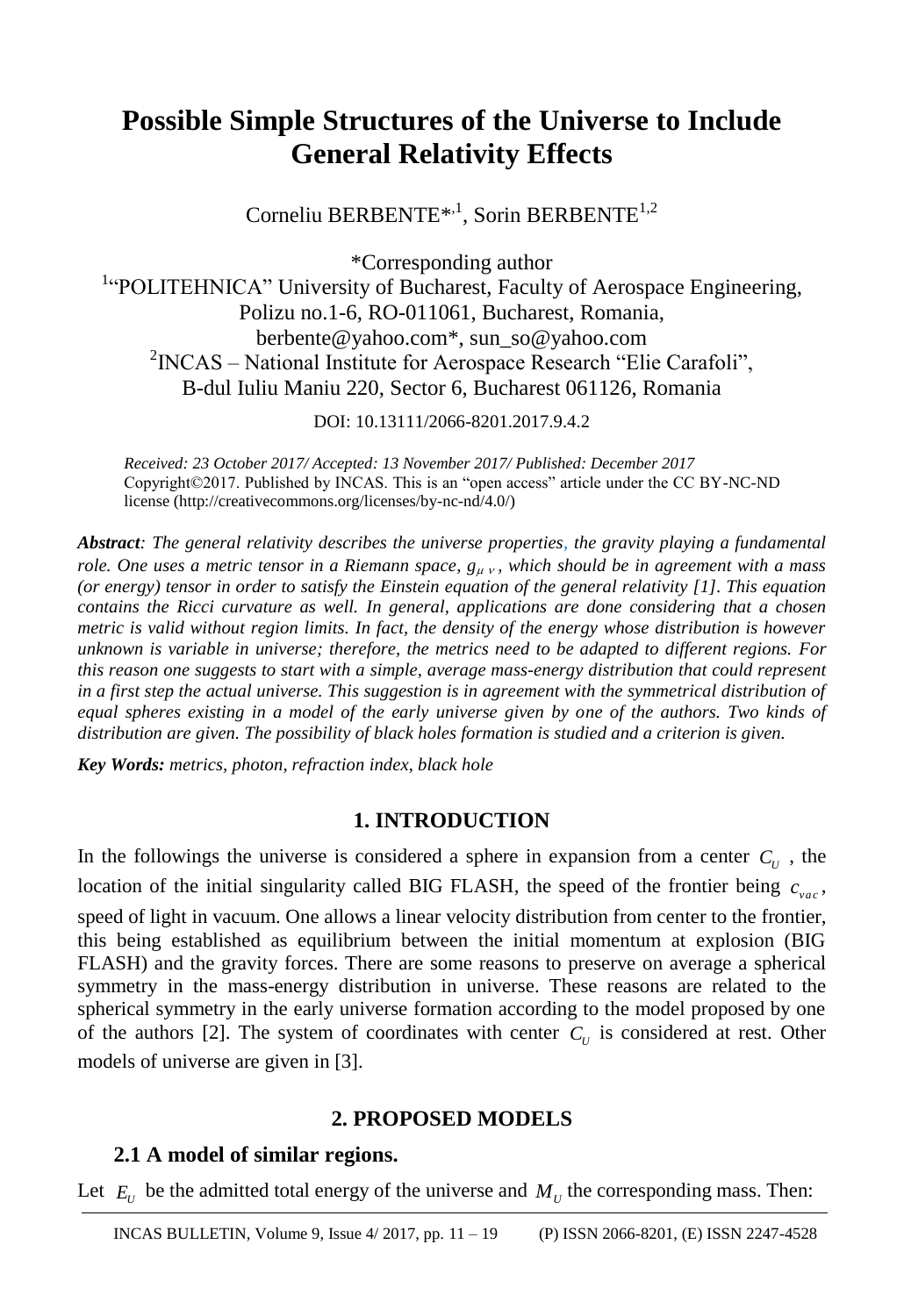$$
E_U = M_U c_{vac}^2 \tag{1}
$$

 $c_{\text{vac}}$  being the speed of light, finite and constant. Let  $N_p$  be a number of parts in which the universe is divided considering equal masses  $M_p$  and energies  $E_p$ :

$$
E_p = E_U / N_P ; M_P = M_U / N_P
$$
 (2)

If  $R_U$  is the radius of universe considered in expansion at the speed  $c_{vac}$  at frontier, and  $\rho_{U}$  the average energy density at a time  $t_{U}$  from the BIG FLSH (BIG BANG) one has:

$$
R_U = c_{vac} t_U; \rho_U = 3E_U / 4\pi R_U^3
$$
\n(3)

The volume of the universe,  $V_{OLU}$ , and the volume of a part,  $V_{OLP}$ , are:

$$
V_{OLU} = \frac{4\pi}{3} R_v^3; \ \ V_{OLP} = \frac{V_{OLU}}{N_P}; R_U = t_U c_{vac}
$$
 (4)

However the volume  $V_{OLP}$  gives only an estimation of the partial volumes because the spheres do not fill the entire space, a void fraction existing. The problem of the spheres distribution will be studied in the following.

One considers a central sphere in the origin  $C_U$  and a number of spherical zones having the width  $2R_p$  around it,  $R_p$  being the radius of a sphere. In the arrangement on the zones we propose for spheres, the centers,  $C_k$ , (Fig. 1) are located on a median sphere of radius  $R_{z_k}$  of zone *k* given by:

$$
R_{z\,} = 2kR_p, k = 1; k_{\text{max}} \tag{5}
$$

If  $N_{z_k}$  is the numbers of centers on a circle of radius  $R_{z_k}$  in a plane passing by the Oz axis (Fig. 1), one has with an accuracy which increases with *k*:<br>  $N_{z\overline{k}} = \text{int} (2\pi R_{z\overline{k}} / 2R_{\overline{p}}) = \text{int} (2\pi k)$ 

$$
N_{z\kappa} = \text{int} \left( 2\pi R_{z\kappa} / 2R_p \right) = \text{int} \left( 2\pi k \right) \tag{6}
$$

where  $int(...)$  is the function "(integer part of)".

Now, one takes a circle of radius  $R_{zk}$  in a plane normal to the Oz axis, divided in  $N_{z_k}$  equal parts; a number of  $int(N_{z_k}/2)$  circles of radius  $R_{z_k}$  will pass through a pair of diameter ends. On the other hand, the two points on the Oz axis are common to all of the int( $N_{z,k}/2$ ) circles. Then the total number of sphere centers, (therefore the total numbers of spheres) is:<br>  $N_{ztot} = \text{int}(N_{z,k}^2/2 - 2(N_{ztot}/2 - 1)) = \text{int}(2\pi^2 k^2 - 2\pi k + 2)$  (7) spheres) is:

$$
N_{z\text{tot}} = \text{int}(N_{z\text{k}}^2 / 2 - 2(N_{z\text{tot}} / 2 - 1)) = \text{int}(2\pi^2 k^2 - 2\pi k + 2) \tag{7}
$$

The void fraction,  $\varepsilon_{VK}$ , is:

ction, 
$$
\varepsilon_{VK}
$$
, is:  
\n
$$
\varepsilon_{VK} = 1 - \frac{volume \ of \ N_{ztot} spheres}{volume \ of \ zone \ k} = 1 - \frac{int(2\pi^2 k^2 - 2\pi k + 2)}{24k^2 + 1}
$$
\n(8)

*INCAS BULLETIN, Volume 9, Issue 4/ 2017*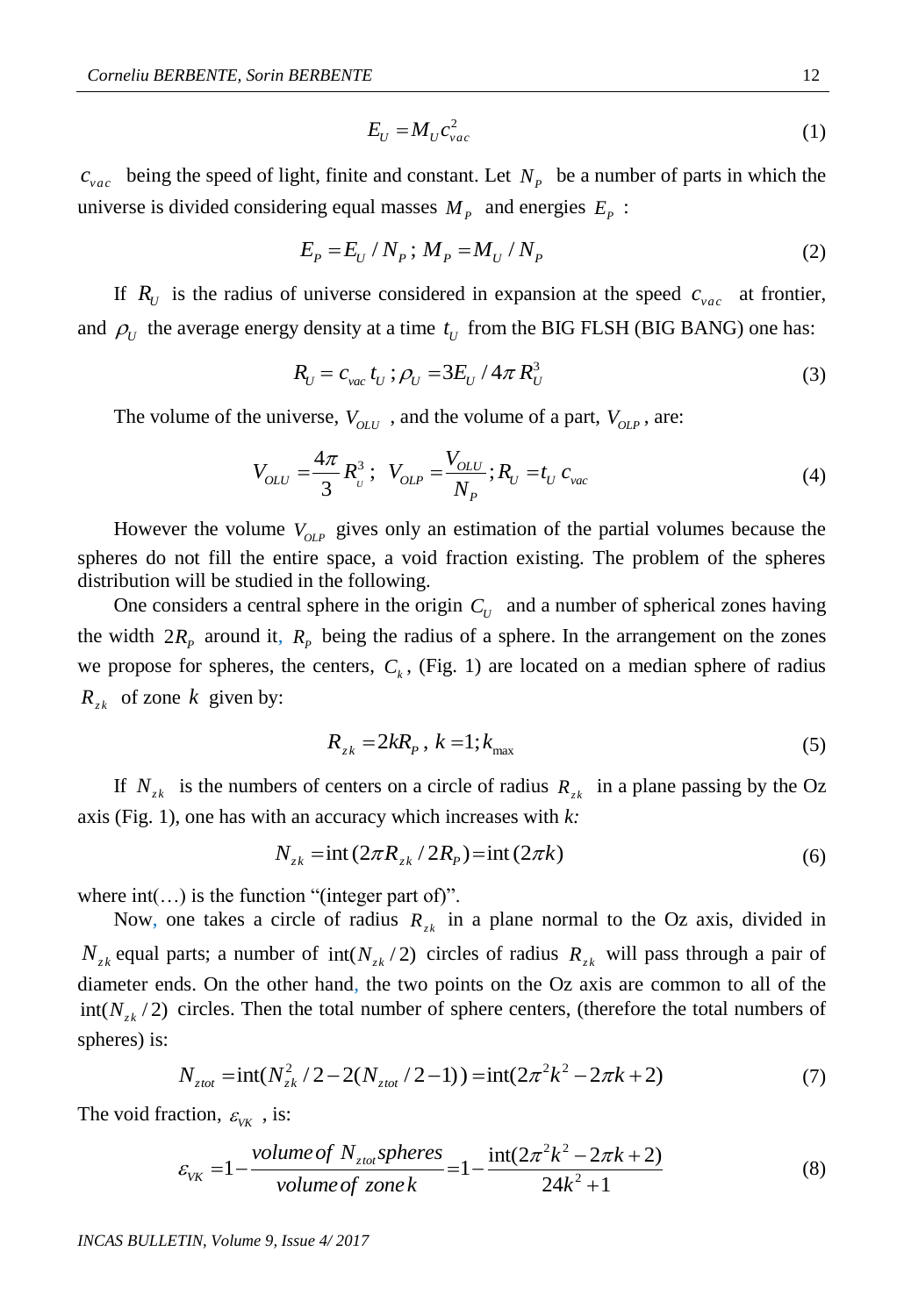For k=1; 2, 10; 100 one obtains:  $\varepsilon_{V1} = 0.600$ ;  $\varepsilon_{V2} = 0.299$ ;  $\varepsilon_{V10} = 0.203$ ;  $\varepsilon_{V100} = 0.1801$ . The minimum value is  $\varepsilon_{\min} = 0.1775$ .

For a given number  $N_p$  the following condition giving  $k_{\text{max}}$  must be satisfied:



Fig. 1 The sphere distribution in universe

To satisfy the condition (9) the value of  $k_{\text{max}}$  is arranged, to obtain  $N_p$  and the radius  $R_p$ , the maximum radius being given. For example, for the universe of radius  $R_U$  a safety

length equal to 
$$
2R_p
$$
 is left from the frontier where the velocity is  $c_{vac}$ . Then one has:  

$$
R_U - 2R_p = R_p (1 + 2k_{max}); R_p = R_U / (3 + 2k_{max})
$$
(10)

In this scheme applied to a Sun-like model one has  $N_p = N_{p_{\text{sum}}} = 1.9284E23$ ; in case of a Galaxy model one obtains  $N_p = N_{pG} = 1.9284E11$ . The results are given in Table 1 for the age of universe equal to 9.15 billion of years.

In the case of the Galaxy model an arrangement of spheres (Suns) can also be done, the radius being obtained by arranging  $10^{12}$  Suns in zones as above .One obtains  $k_{\text{max}} = 5338$ and  $R_p = 1.314E18$  meter. For the actual universe characteristics, one admits:  $E_v = 3.473E70$  $J; M_U = 3.857E53 \text{ kg}; R_U = 1.83 E10 \text{ light years}$  [2];  $M_{Sun} = 2E30 \text{ kg};$ 

Other values for  $R_U$  are: 1.35 *E10* light years and 20.*E10* light years, the last figure corresponding to a Hubble constant of 50 km/sec/Mpc. Because one expects transformations in time of the universe structure, one has selected as moment of our discussion the value  $R_U = 0.915$  *E10* light years (half of the actual value in [2]).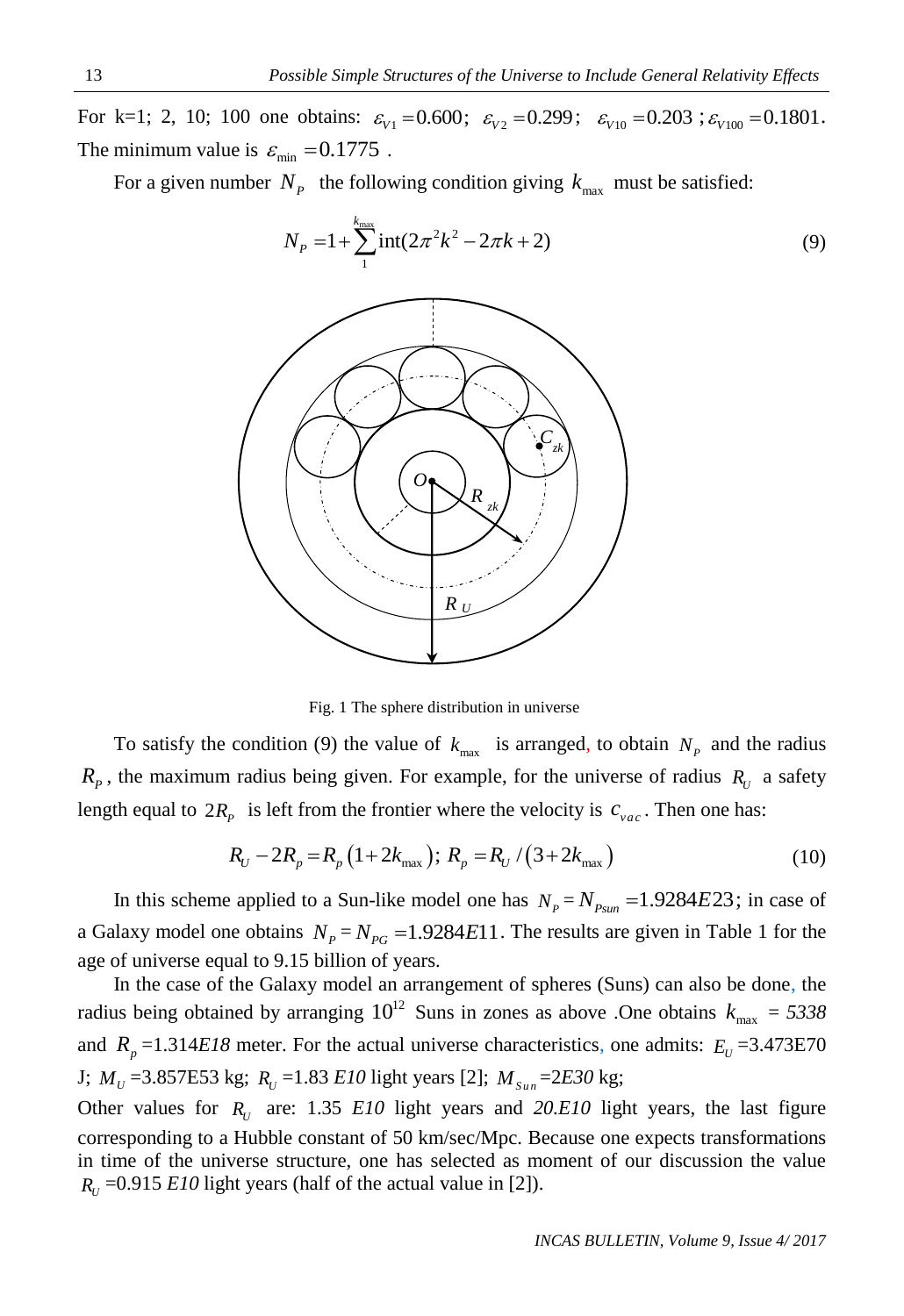| $M_{p}$ , kg | $N_{\rm p}$ | $R_p$ , l.ys./meter | $R_{\text{max}}$ | $r_{\rm c}$ , m       | $Vol_{f}/Vol_{U}$        | $M_p/r_r$ |
|--------------|-------------|---------------------|------------------|-----------------------|--------------------------|-----------|
| 2E30         | 1.928E23    | 1.484 E2/1.404E18   | 3083.E4          | 6.955 E8              | 4.266E-24                | 2.876 E21 |
| 2E42         | 1.928E11    | 1.483 E6/ 1.403E22  | 3083.            | 1.314 E <sub>22</sub> | 4.258E-12                | 1.425 E20 |
| 7.894E36     | 3.947E6     | 7.318E-9/0.6923E8   |                  | 1.170E10              | $\overline{\phantom{a}}$ | 6.747 E26 |

Table 1 Some region characteristics for  $R_U = 0.915 \text{ E10}$  l.ys.

*Relativistic correction of mass.* Until now, the system of references was the fixed system with center in the point where the BIG FLASH took place. Therefore a body at a radius say  $R_{z_k}$  (see eq. (5)) is moving with the speed:

$$
v_{\kappa} = c_{\kappa a c} R_{\kappa k} / R_{U}
$$
\n<sup>(11)</sup>

proportional to the speed at frontier. This velocity is constant in time. Therefore if the mass is  $M_p$  in the fixed system of reference, the proper mass,  $M_{PROPK}$ , for zone *k* is according to the special theory of relativity [9]:

$$
M_{PROPK} = M_P \sqrt{1 - \left(\frac{R_{2k}}{R_U}\right)^2}
$$
 (12)

This fact can strongly diminish the mass near frontier: up to a factor 0.000312 for Sunlike model and 0.0312 for Galaxy model.

#### **3. GENERAL RELATIVITY EFFECTS**

To introduce the general relativity effects one considers punctual masses and the metric

tensor 
$$
g_{\mu\nu}
$$
 of Rastall [4], the universe element of length having the form:  
\n
$$
dS^2 = g_{\mu\nu} dx^{\mu} dx^{\nu} = \frac{1}{n} (c_{\nu\alpha} dt)^2 - n (d\vec{r})^2; \mu, \nu = (0; 3)
$$
\n(13)

where  $t$  is the time,  $\vec{r}$  is the position vector *in the proper system of each considered part*; *vac c being the speed of light in vacuum:*

$$
x^{0} = t, x^{1} = x, x^{2} = y, x^{3} = z
$$
 (13-a)

*n* is the refraction index given by the relation:

$$
\ln(n) = \frac{2f_N M_0}{c_{vac}^2 r}
$$
\n(14)

In the above relation (14)  $M_0$  is the proper mass creating (mainly) the gravitation and  $f_N$  =6.67E-11 N  $m^2/(kg)^2$ . At large distances from  $M_0$  the refraction index is very close to unity but the general relativity effects are not negligible. As one can see from Table 1, the radii  $R_p$  are *large enough to consider every mass separately*.

The equation (13) also satisfies the equation of Einstein [1;7]:

$$
R_{\mu\nu} - \frac{1}{2} g_{\mu\nu} R = -\frac{8\pi f_N}{c_{\text{vac}}^2} T_{\mu\nu} \tag{15}
$$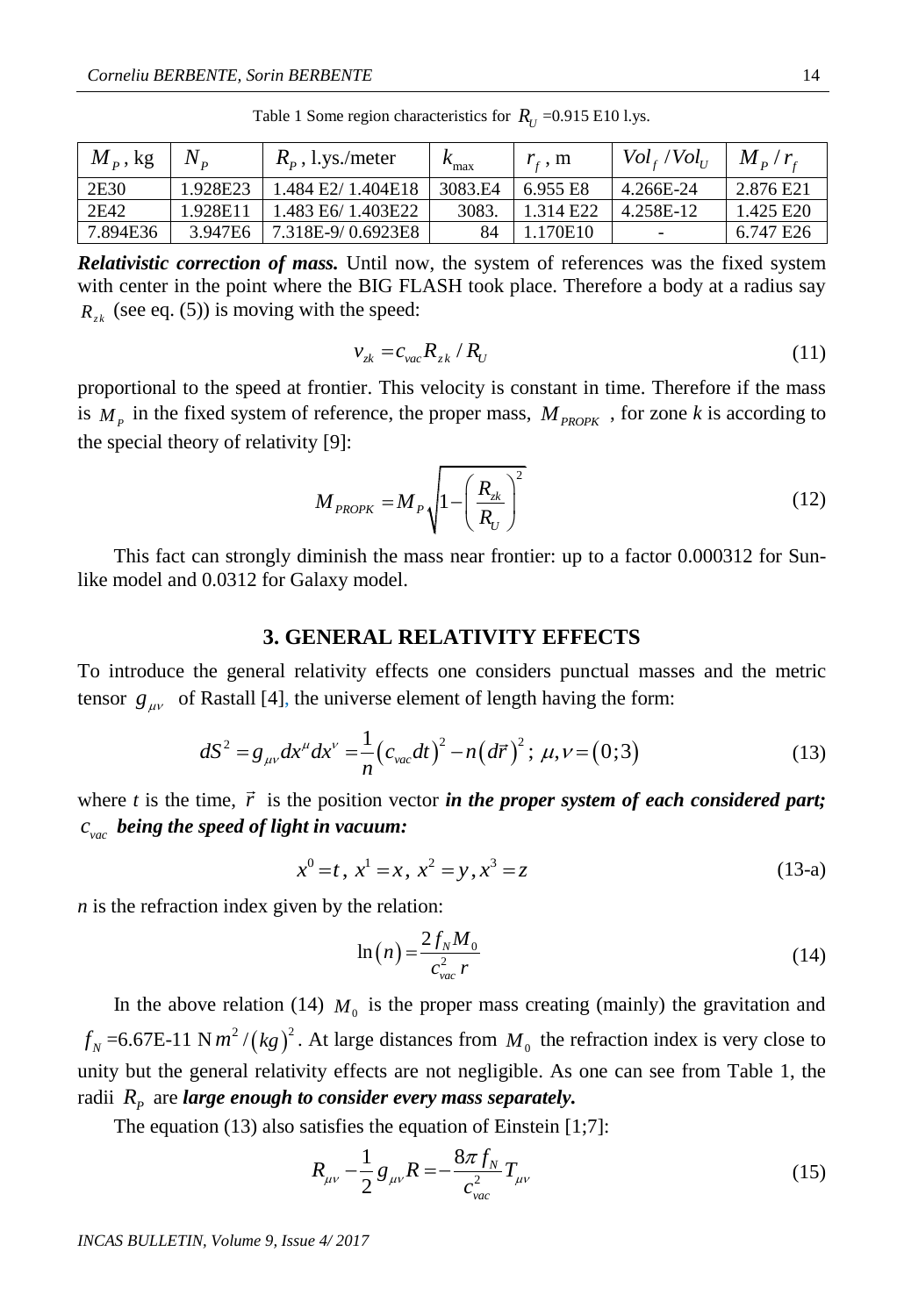where  $R_{\mu\nu}$ ,  $R$ ,  $T_{\mu\nu}$  are: the tensor of curvature of Ricci [7], the static curvature and the tensor of mass, respectively. First one uses the Lagrange function *L* given by [5]:

$$
L = -m_0 c_{\text{vac}} \frac{dS}{dt} \tag{16}
$$

to obtain the total energy,  $E_{tot}$ , of a particle of proper mass  $m_0$ , moving around  $M_0$ :

$$
E_{\text{tot}} = \vec{v} \frac{\partial L}{\partial \vec{v}} - L; \ \vec{v} = \frac{d\vec{r}}{dt}
$$
 (17)

From  $(16)$  and  $(17)$  one obtains:

$$
E_{tot} = \frac{m_0 c_{vac}^2}{\sqrt{n \left(1 - \left(n \frac{v}{c_{vac}}\right)^2\right)}}; \frac{dE_{tot}}{dt} = 0.
$$
 (18)

the total energy being constant along the particle trajectory.

As one can infer from (18), in case the particle is a photon, one has  $m_0 = 0$ ; therefore to obtain a total energy different from zero, the speed of photon,  $v_{ph}$ , in a gravitational field with the refraction index *n*, one should have the expression:

$$
v_{ph} = \frac{c_{\text{vac}}}{n} \tag{19}
$$

As a consequence, the speed of photon is variable with the distance from the mass  $M_0$ . In the following one considers two masses: 1) one mass equal to our Sun mass ( $M_{P_{sum}}$  = 2*E30* kg, in the fixed system of reference); 2) a second mass of a galaxy mass order ( $M_{PG}$  = 2.*E42* kg, in the fixed system of reference). One important parameter is the ratio  $M<sub>p</sub>/r<sub>f</sub>$ ,  $r<sub>f</sub>$ being the radius at frontier. The radii  $r_f$  are given in Table1.

If one takes the corresponding values for Sun-like and Galaxy-like cases in formula (14), one obtains refraction indexes very close to unity (with an error smaller then  $10^{-5}$ ).

#### **3.1 An analogue of the second law of Mechanics.**

In order to obtain an analogue of the second law of Mechanics one minimizes the integral of the Lagrange function (16):

$$
L = -m_0 c_{\text{vac}} \frac{dS}{dt}; \delta \int L dt = 0.
$$
 (20)

By using the Euler-Lagrange relations for minimum one obtains the differential equation:  
\n
$$
\frac{d}{dt}\left(n^2 m \vec{v}\right) + (1 + n^2 \beta^2) \frac{f_N M_0 m}{r^2} \frac{\vec{r}}{r} = 0; \ \beta^2 = \frac{v^2}{c_{vac}^2}; m = \frac{E_{tot}}{c_{vac}^2}
$$
\n(21)

*m* being the mass of particle in the system of reference with the center in  $M_0$ .

One can see the similarity of equation (21) with the Newton equation of gravitational interaction between masses  $M_0$  and  $m$ . The differences are related to the modification of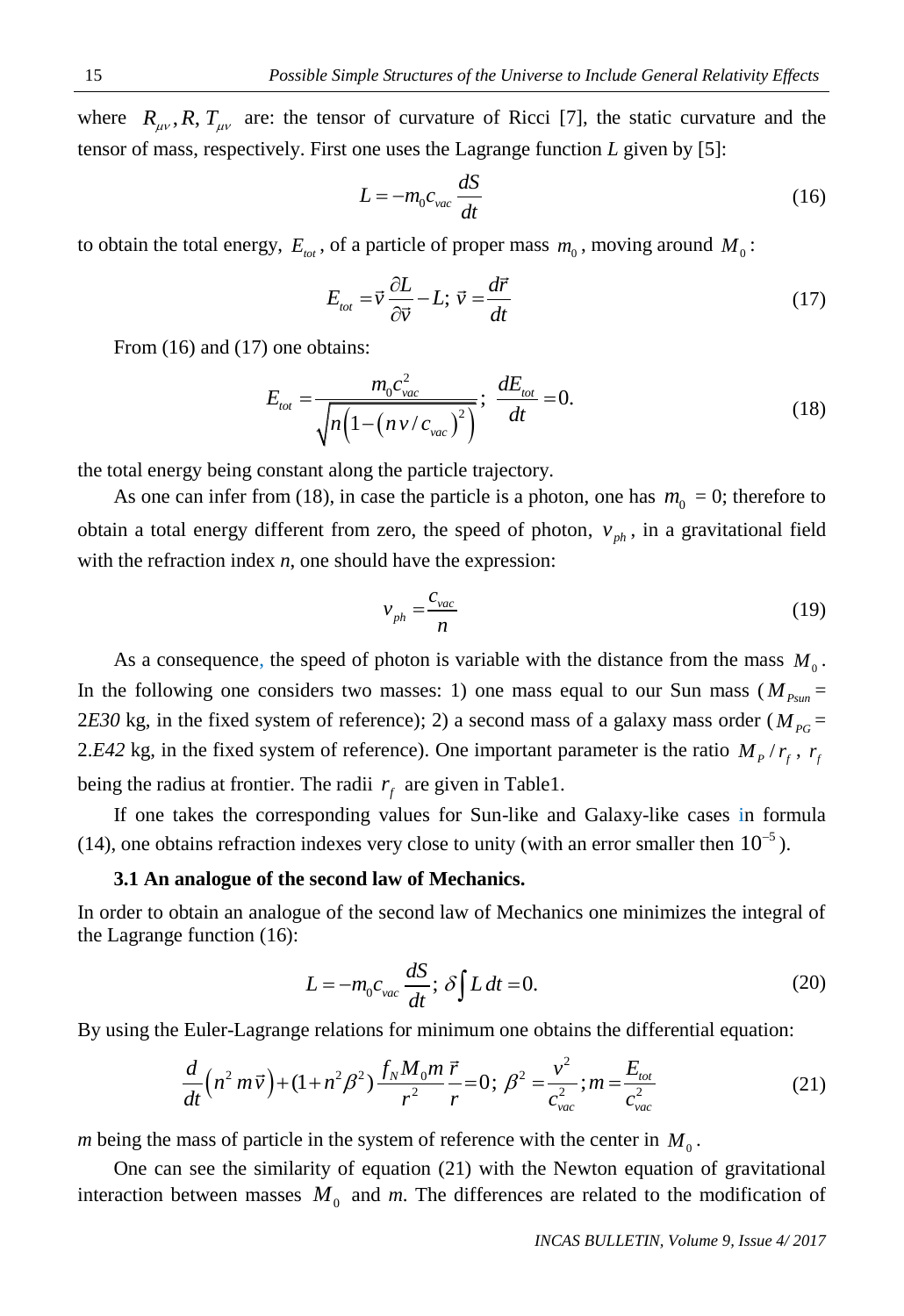momentum with a factor  $n^2$  and the amplification of the Newtonian force with the relativistic factor  $(1+n^2\beta^2)$  which takes the value two for the photon.

Taking into account that the total mass *m* is constant, together with the total energy, one obtains the simplified equation:

$$
\frac{d}{dt}\left(n^2\,\vec{v}\right) + (1+n^2\beta^2)\frac{f_N M_0}{r^2}\frac{\vec{r}}{r} = 0\tag{21-a}
$$

Because on the radius intervals  $(r_f; R_p)$  one has with a very good approximation  $n = 1$ the momentum has the classical expression; the speed of photon is  $c_{vac}$  and the amplification of the Newton force is  $(1+\beta^2)$  equal to 2 for photon, but very close to 1 for bodies with small velocities. From Table 1 one can see that the part of the universe volume where  $n > 1$ is comparatively very small (see the volume ratios  $Vol_f / Vol_U$ ).

For  $n=1$ , the general relativity element of universe of Rastall (13) is identical to Minkowski invariant of the special theory of relativity:

$$
dS^{2} = \left(c_{\text{vac}}dt\right)^{2} - \left(d\vec{r}\right)^{2} \tag{22}
$$

valid almost in the entire volume of the universe both for the Sun-like and Galaxy-like models (see the volume ratios in Table 1). However the general relativity effects last because of the time derivatives of the refraction index:

$$
\frac{1}{n}\frac{dn}{dt} = -2\frac{f_N M_0}{c_{vac}^2 r^2}\frac{dr}{dt}
$$
\n(23)

Thus for 
$$
n=1
$$
, equation (21) becomes:  
\n
$$
\frac{d\vec{v}}{dt} + \frac{f_N M_0}{r^2}((1+\beta^2)\frac{\vec{r}}{r} - 4\beta^2 \vec{\tau} sign(\frac{dr}{dt})) = 0,
$$
\n(24)

 $\vec{\tau}$  being the velocity unit vector.

As one can see from (24) there are two components of the acceleration  $\frac{d\vec{v}}{dt}$ *dt* : one after the position vector and another after the velocity direction. For  $\beta^2 \ll 1$ , equation (24) is reduced to the Newton law of gravity. For the photon one has:

$$
\vec{v} = \vec{v}_{ph} = \frac{c_{vac}}{n} \vec{\tau}; n^2 \beta^2 = 1
$$
\n(25)

and for *n=1* equation (21) becomes

$$
c_{\text{vac}} \frac{d\vec{\tau}}{dt} + \frac{2f_N M_0}{r^2} (\frac{\vec{r}}{r} - \vec{\tau} \, sign\left(\frac{dr}{dt}\right)) = 0 \tag{26}
$$

If the photon is moving after a straight line passing through the center of  $M_0$  equation (26) is clearly satisfied ( $\vec{\tau}$  =const.)

*Application to a photon passing by the body* of mass  $M_0$  (Fig.2). By integrating equation (21) with respect to time, one obtains:

*INCAS BULLETIN, Volume 9, Issue 4/ 2017*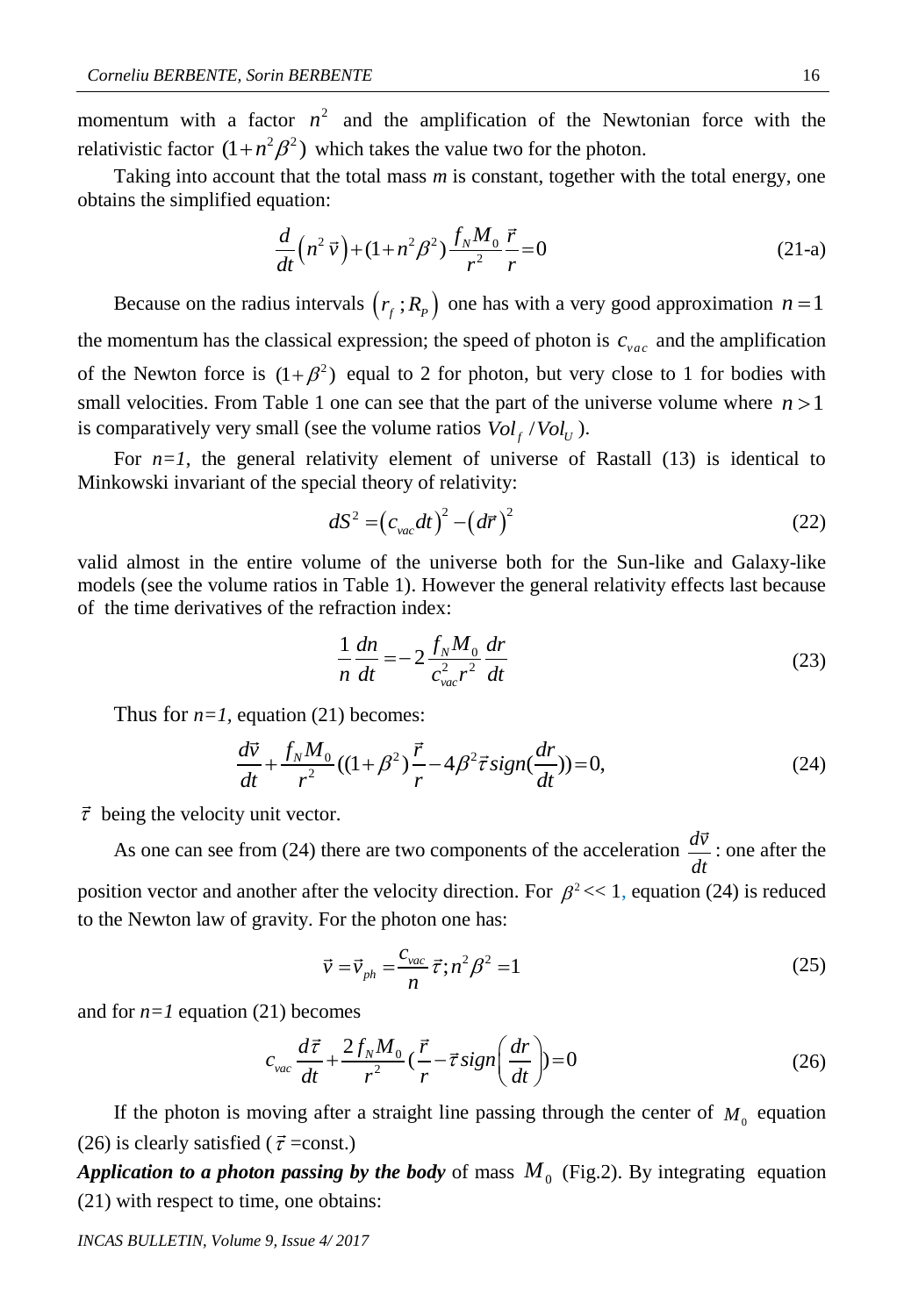$$
\left(n\,\vec{\tau}\,\right)_{-\infty} - \left(n\,\vec{\tau}\,\right)_{-\infty} = -\,2\,\frac{f_N M_0}{c_{vac}} \int_{-\infty}^{\infty} \frac{\vec{r}}{r^3} \,dt\tag{27}
$$

One considers the trajectory pretty close to a straight line to approximate *for integration only* and the position vector and *n* as follows:

$$
\vec{r} = r_0 \vec{i} + \frac{c_{\text{vac}}}{n} \vec{j}; n \approx 1 \tag{28}
$$

Then because  $n_{\infty} = n_{-\infty} = 1$ , one obtains finally the :deviation angle of the photon  $\delta$ :

$$
\delta = \vec{\tau}_{\infty} - \vec{\tau}_{-\infty} = 4 \frac{f_N M_0}{c_{vac}^2 r_0}
$$
\n(29)

The formula (29) is well-known; it was used to find the curvature of the light ray passing near the Sun, representing one of the confirmations of the general theory of relativity in 1919. This value is two times the one given by the Newton formula.

*Remark.* Because the refraction index *n* depends on the ratio  $M/r$  and these values are very close at frontiers for the Sun and Galaxy model (see Table 1), the general relativity effects are similar for the two models.



Fig. 2 The passing of a photon near the Sun;  $R_S$  - sun radius; δ - the deviation angle;  $v_{ph}$  – the speed of photon ;  $\vec{\tau}$  - the tangent unit vector.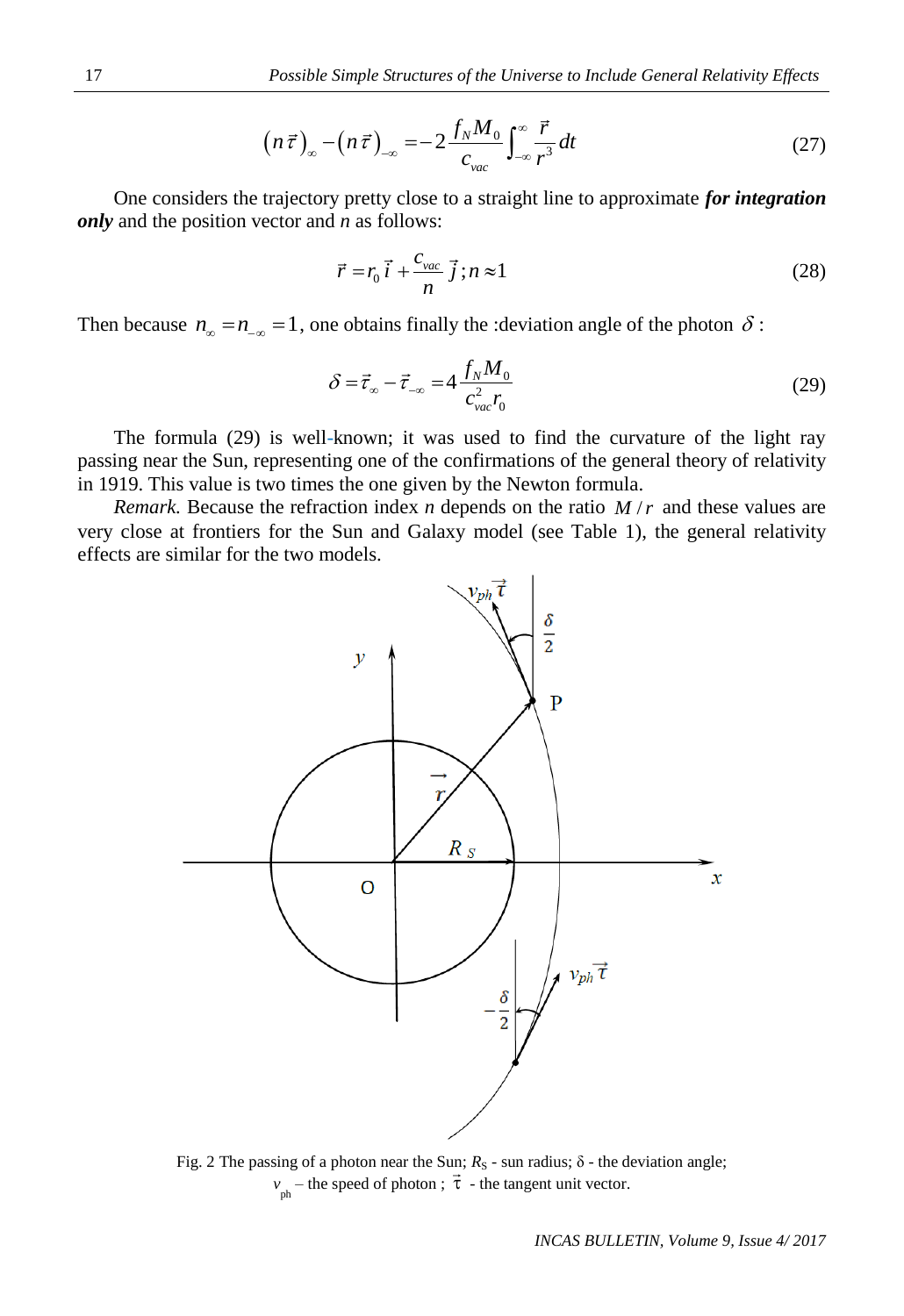### **4. POSSIBLE FORMATION OF BLACK HOLES. DARK MATTER**

From Table 1, one can see that the numbers of parts,  $N_p$ , are big enough for various situations to appear. One of them could be the *black holes formation* as a consequence of the mass concentration. The main condition for the definition of a black hole is the impossibility to emit photons [8]. Then, denoting by  $E_{ph}$  the energy of a photon at the black hole frontier of the radius  $R_{Bh}$  and by using the expression of the gravity force given by equation (21) for photon and considering the mechanical work of this force from  $R_{Bh}$  to infinity, one obtains the condition:

n:  
\n
$$
E_{ph} \le 2 \frac{f_N M_0}{R_{Bh}} \frac{E_{ph}}{c_{vac}^2}; \frac{M_0}{R_{Bh}} \ge \frac{c_{vac}^2}{2 f_N} = 6.747 E 26 = M_p / r_f \text{ kg/m}
$$
\n(30)

Thus one has obtained *a critical value for the ratio*  $M_0/R_{Bh}$  for the black hole formation. According to Newton formula this ratio is half only; therefore the general relativity effects help the black hole formation. The critical radius is the largest radius for a given mass to form a black hole. The refraction index at the black hole frontier is  $n_{bh} = e^1 = 2.718$ . Of course black holes of higher densities can be formed at smaller values of the frontier radii, the refraction index increasing exponentially. A suggestion can be made with respect to so called *dark matter.* This could be given by black hole formations close to the critical value 6.747 $E$ 26 =  $M<sub>p</sub> / r<sub>f</sub>$ ; thus the black hole is weak, not able to act visible to surroundings; in addition at such a body surface the speed of a coming photon is sensibly reduced due to the big values of the refraction index. From Table 1 it results that both the Sun-like and the Galaxy models presented, comparing the ratios  $M<sub>p</sub>/r<sub>f</sub>$ , are far from a state of black hole.

The same behavior has a Sun- like body within a Galaxy:  $M_p/r_f = 1.522E18$  Kg/m.

In the last line of Table 1 the characteristics of a black hole made from 3.947*E6* Sun masses at the limit for a black hole formation are given. Such a mass would correspond to a super-massive black hole supposed to exist in the center of our Galaxy. At limit the density of the weakest black hole is about 8245 times the actual Sun density. The calculation suggests a possible formation of a black hole in more steps: first the Sun-like body is concentrated at about the tenth of its radius; then a big number (3.947*E6*) of the obtained body are clustered to form a weak black hole. Further the cluster is concentrated to form a final strong black hole. Thus it results a black hole similar to the one supposed to exist in the center of our Galaxy (named *Sagittarius A*, [10]), having the Sun diameter (about 17 times smaller than the weakest black hole). Its density is 3.947*E6* times the actual Sun density!

One more remark could be done with respect to the possibility for the universal coefficient of attraction,  $f_N$ , not to be constant but depending on the age of the universe. Indeed, as given by our hydro-dynamical model of Newton law of gravity [6],  $f_N$  is increasing slowly in time (about two times in a billion of years from now on); this increasing favors the black holes formation in time. Unlike the amplification factor  $(1+n^2\beta^2)$  of the general relativity which depends on velocity and of the refraction index, the increasing in time of the universal coefficient of attraction,  $f_N$ , proposed by the hydro-dynamical model affects equally all bodies irrespective of their properties and surroundings.